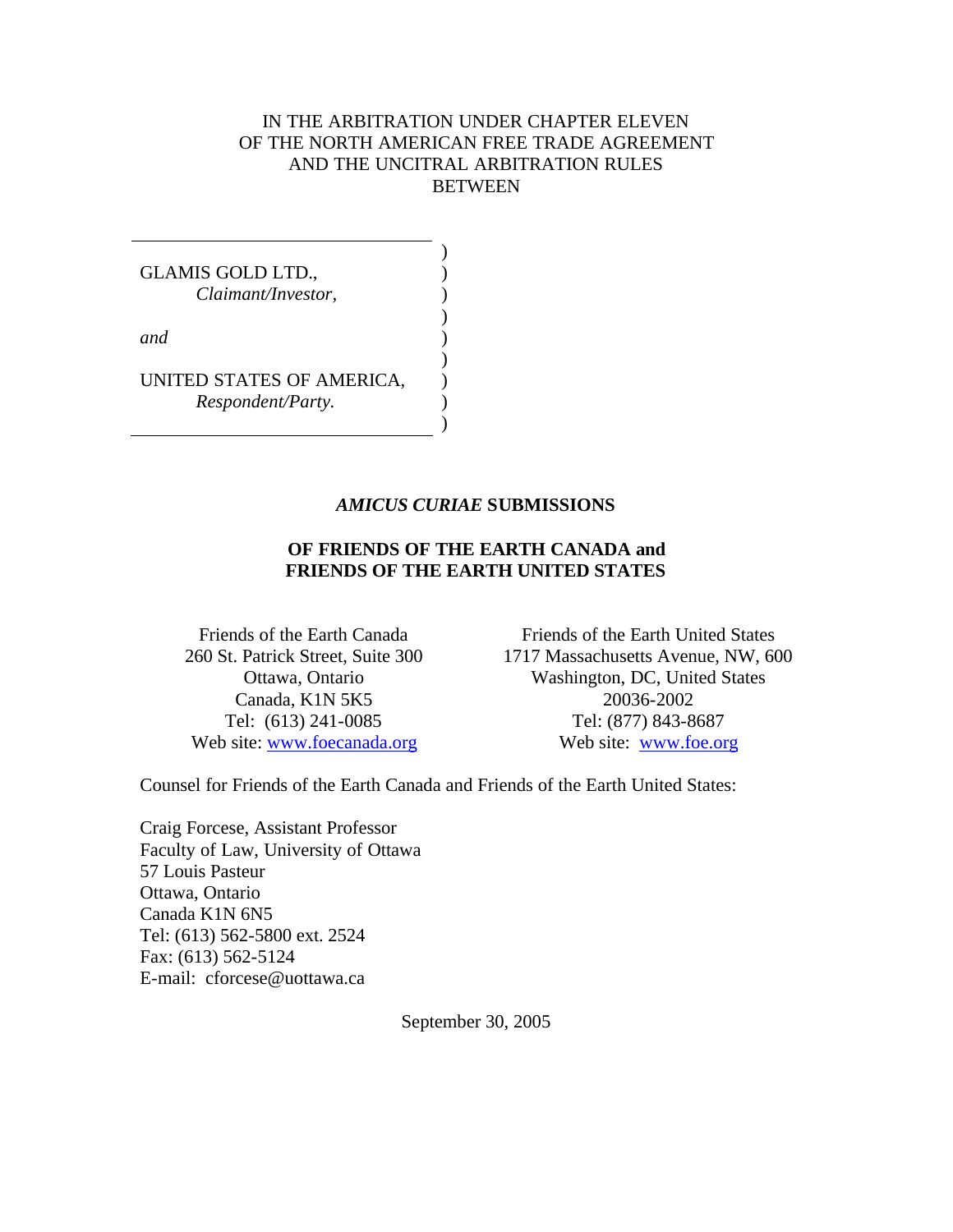# **TABLE OF CONTENTS**

| $\mathbf{I}$ . |                                                                                                                                                                                                                            |
|----------------|----------------------------------------------------------------------------------------------------------------------------------------------------------------------------------------------------------------------------|
| Π.             |                                                                                                                                                                                                                            |
| A.             | The Claimant Is Incorporated In Canada But Its Head Office Is In Reno, Nevada 2                                                                                                                                            |
| <b>B.</b>      |                                                                                                                                                                                                                            |
| III.           | CLAIMANT IS A DUAL NATIONAL OF CANADA AND THE UNITED<br>STATES AND IS THEREFORE NOT ENTITLED TO ANY NAFTA REMEDY 4                                                                                                         |
| $A_{-}$        | A Claim Can Be Made Under Section B Of NAFTA Chapter 11 Only By A                                                                                                                                                          |
|                | NAFTA's Express Provisions Are Supplemented By Customary International<br>B.                                                                                                                                               |
| $C_{\cdot}$    | The Content Of The NAFTA "Diversity of Nationality" Requirement Is                                                                                                                                                         |
| D.             | Customary International Law Includes Rules For Determining The Nationality Of                                                                                                                                              |
| Ε.             | Customary International Law Requires A Dominant Connection To The                                                                                                                                                          |
| $F_{\cdot}$    | As A Dual National, Claimant In This Arbitration Does Not Satisfy The Diversity<br>Of Nationality Standard And Is Not Entitled To Make A Claim Under Chapter 11 12                                                         |
| G.             | NAFTA Chapter 11's Purposes And Objects Support This Conclusion  14                                                                                                                                                        |
| IV.            | IF THE TRIBUNAL REACHES THE MERITS, IT SHOULD EXTEND TO<br>THE CLAIMANT RIGHTS NO GREATER THAN THOSE AVAILABLE AS LOCAL                                                                                                    |
| V.             | IF THE TRIBUNAL REACHES THE MERITS AND CONSIDERS THE<br>APPLICATION OF THE INTERNATIONAL STANDARD OF MINIMUM<br>TREATMENT, IT SHOULD SHOW SPECIAL SENSITIVITY TO THE<br>ENVIRONMENTAL AND CULTURAL CONTEXT OF THE CLAIM 17 |
| VI.            |                                                                                                                                                                                                                            |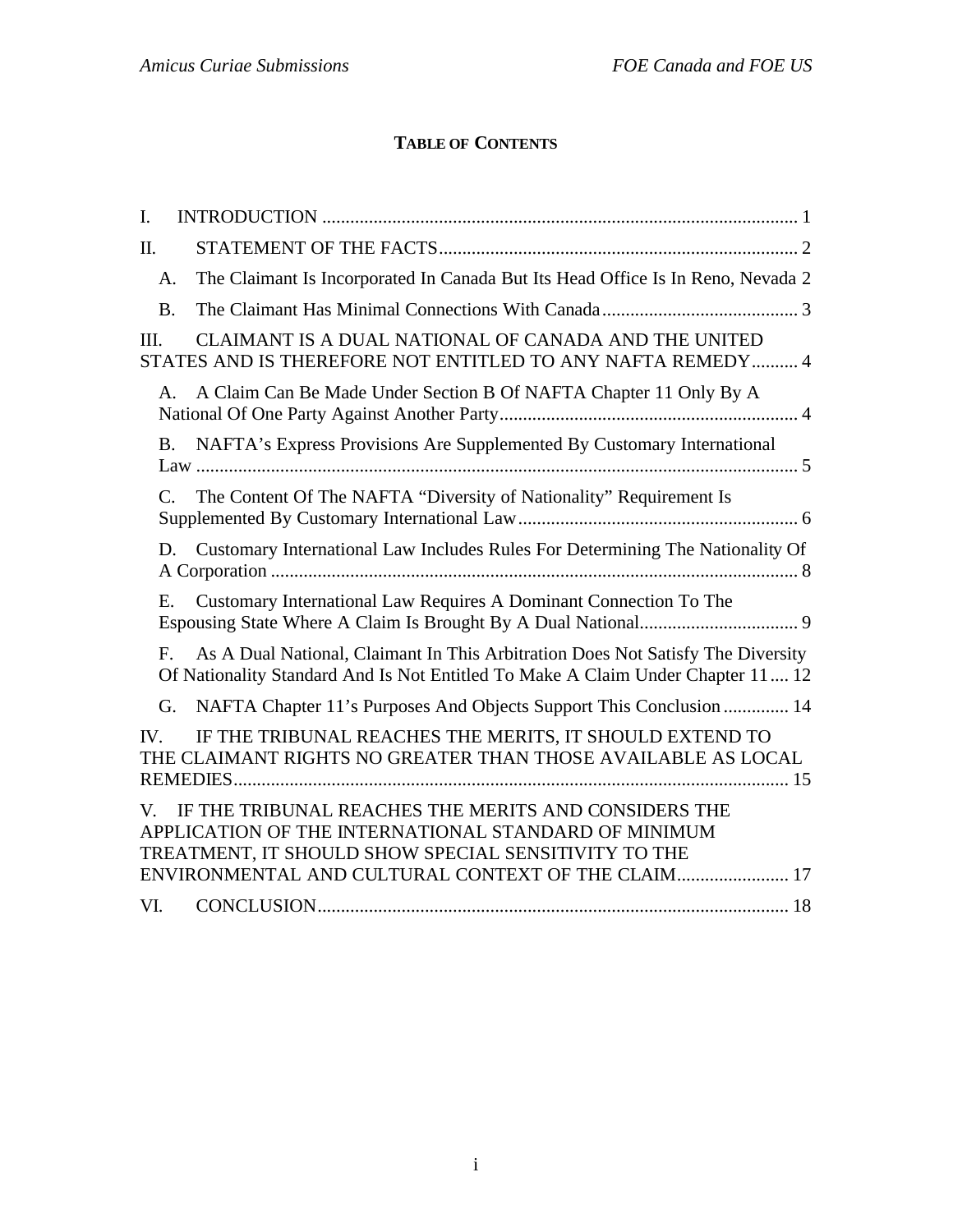### IN THE ARBITRATION UNDER CHAPTER ELEVEN OF THE NORTH AMERICAN FREE TRADE AGREEMENT AND THE UNCITRAL ARBITRATION RULES **BETWEEN**

| <b>GLAMIS GOLD LTD.,</b><br>Claimant/Investor, |  |
|------------------------------------------------|--|
| and                                            |  |
| UNITED STATES OF AMERICA,<br>Respondent/Party. |  |

#### *AMICUS CURIAE* **SUBMISSIONS**

### **OF FRIENDS OF THE EARTH CANADA and FRIENDS OF THE EARTH UNITED STATES**

#### **I. INTRODUCTION**

- 1. Friends of the Earth Canada ("FOE Canada") and Friends of the Earth United States ("FOE US") (collectively the "Applicants") make these submissions to the Tribunal in the present NAFTA Chapter 11 arbitration between Glamis Gold Ltd. and the United States of America.
- 2. This *amicus* submission provides factual information and legal analysis to assist the Tribunal in resolving the issue of whether Glamis Gold Ltd. enjoys sufficient "diversity of nationality" from the United States to sustain its Chapter 11 claim. In the event the Tribunal reaches the substance of the Glamis claim, this submission also includes arguments on: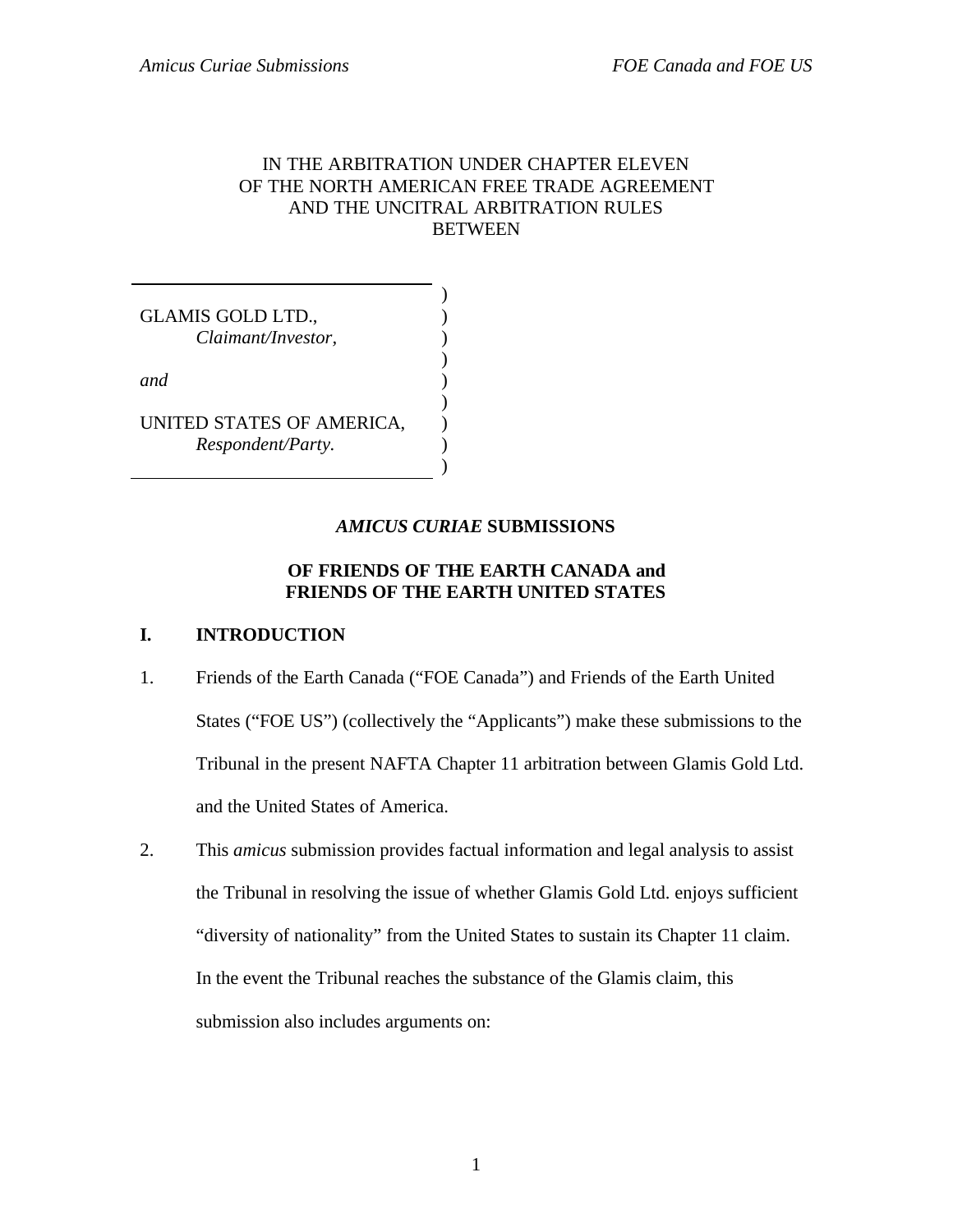- the implications of Glamis Gold Ltd.'s tenuous Canadian ties for the Tribunal's analysis of Articles 1105 and 1110; and,
- the significance of the environmental and cultural preservation objectives underlying the actions of the United States and California for the Tribunal's analysis of the Article 1105 claim.

### **II. STATEMENT OF THE FACTS**

- **A. The Claimant Is Incorporated In Canada But Its Head Office Is In Reno, Nevada**
- 3. In its Notice of Arbitration ("Notice"), Glamis Gold Ltd. ("Claimant") identifies itself as a "publicly held Canadian corporation incorporated in 1972 under the laws of the Province of British Columbia." (Notice at 4.)
- 4. The Claimant is the sole parent of Glamis Gold, Inc. ("Glamis Gold US"), which is incorporated pursuant to the laws of the State of Nevada. Glamis Gold US is the sole parent of Glamis Imperial Corporation ("Glamis Imperial"), which is also a Nevada-incorporated corporation. The mining claims at issue in this arbitration (the "mining claims") were acquired in 1987 by Glamis Imperial under the federal General Mining Law, 30 U.S.C. § 22 *et seq*. (Notice at 4.)
- 5. In its Notice, the Claimant lists as its address a Vancouver, British Columbia suite. (Notice at 3.) In fact, this location is the address of the Vancouver office of the law firm of Lang Michener  $LLP$ <sup>1</sup>. Lang Michener  $LLP$  is the Claimant's Canadian legal counsel.<sup>2</sup>

 $\overline{a}$ 

<sup>1</sup> See online: Lang Michener website, <http://www.langmichener.ca/index.cfm?fuseaction=contactUs.form>.

<sup>2</sup> Glamis Gold Ltd., *2004 Annual Report* at 53. Online: Glamis Gold Ltd., <http://www.glamis.com/financial/annuals/2004/04ar.pdf>.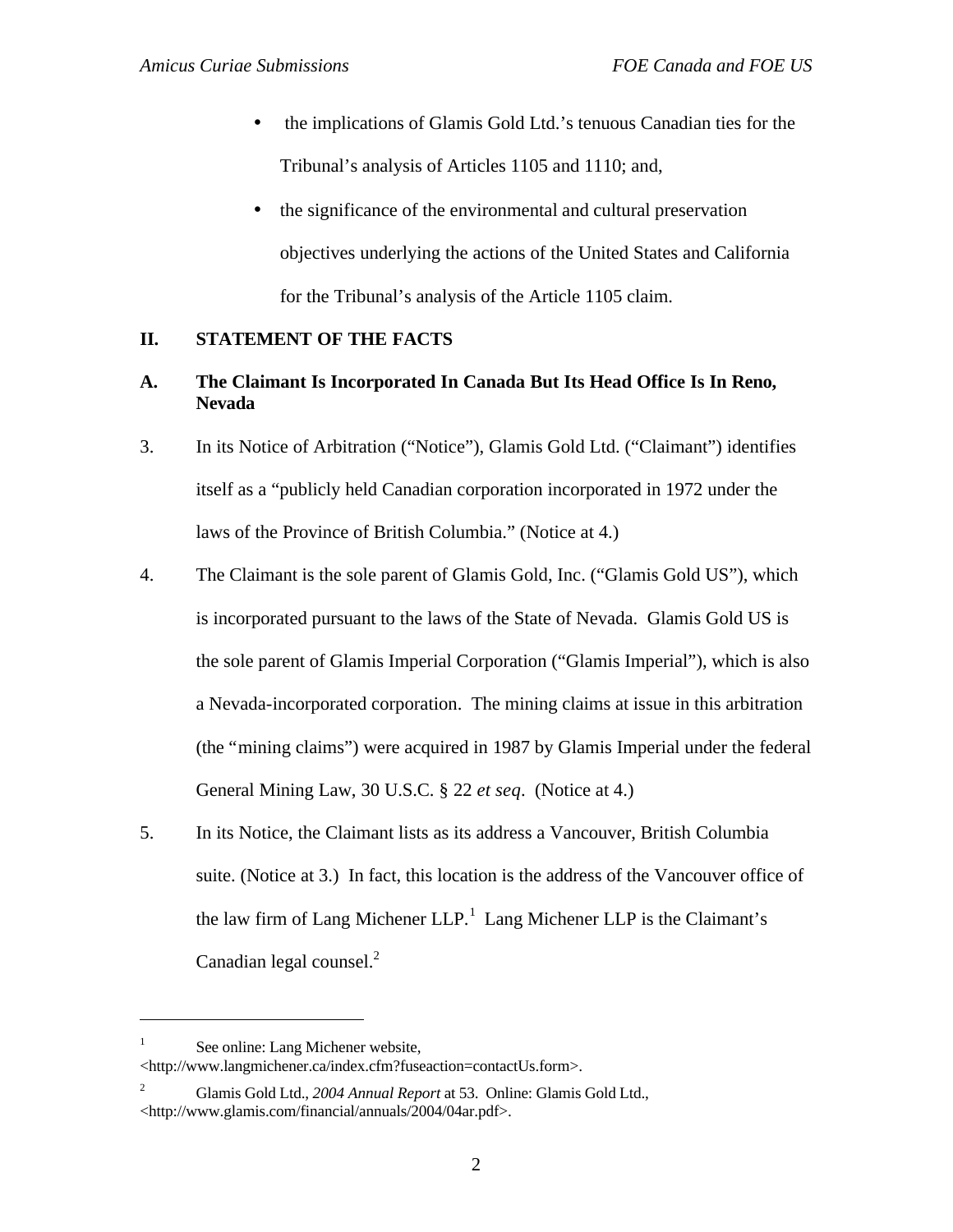$\overline{a}$ 

6. In 1998, Claimant restructured its business and moved its operations to Nevada.<sup>3</sup> In its most recent filings with Canadian securities regulators, Claimant lists its address as located in Reno, Nevada.<sup>4</sup> This Reno address is identical to that provided by the Claimant in its Notice for its subsidiary corporations. This Reno, Nevada address is the Claimant's "Head Office".<sup>5</sup>

### **B. The Claimant Has Minimal Connections With Canada**

- 7. The majority of the Claimant's directors are Canadian citizens, as required until recently by the corporation laws of British Columbia.<sup>6</sup> However, the only apparent business activities the Claimant conducts in Canada are those functions required by British Columbia's business corporation law; for example, the Claimant holds periodic shareholder meetings in British Columbia.<sup>7</sup> Claimant is traded on a Canadian stock exchange. It is, however, also listed on the New York Stock Exchange.
- 8. Control of the Claimant and its day-to-day business is exercised from Reno, Nevada. All of the Claimant's officers reside in Nevada.<sup>8</sup> The Claimant's

<sup>3</sup> Glamis Press Release, *Glamis Responds to Low Gold Price* (January 14, 1998). Online: SEDAR, <http://www.sedar.com/csfsprod/data8/filings/00064155/00000001/g%3A%5Cccn%5Cjan\_20%5C0114glg 1.pdf>.

<sup>4</sup> See online: SEDAR for Glamis Gold Ltd. <www.sedar.com>. See also online: Glamis Gold Ltd. <http://www.glamis.com/corporate/index.html> and <http://www.glamis.com/contactus/index.html>.

<sup>5</sup> Glamis Gold Ltd., *2004 Annual Report* at 53. Online: Glamis Gold Ltd., <http://www.glamis.com/financial/annuals/2004/04ar.pdf>.

<sup>6</sup> B.C. *Company Act,* R.S.B.C. 1996, c. 62, s.109 (repealed 2002 and replaced by B.C. *Business Corporations Act*, S.B.C. 2002, c. 57).

<sup>7</sup> See online: SEDAR for Glamis Gold Ltd. <www.sedar.com>. B.C. law generally requires annual general meetings to be held in British Columbia, subject to certain exceptions. B.C. *Business Corporations Act*, S.B.C. 2002, c. 57, s. 166.

<sup>8</sup> Glamis Gold, *Annual Information Form* for the year ended December 31, 2004 (March 11, 2005), at 42, available at

<sup>&</sup>lt;http://www.sedar.com/csfsprod/data55/filings/00768273/0000001/w%3A%5C3w\_out%5C30968%5Caif .pdf>.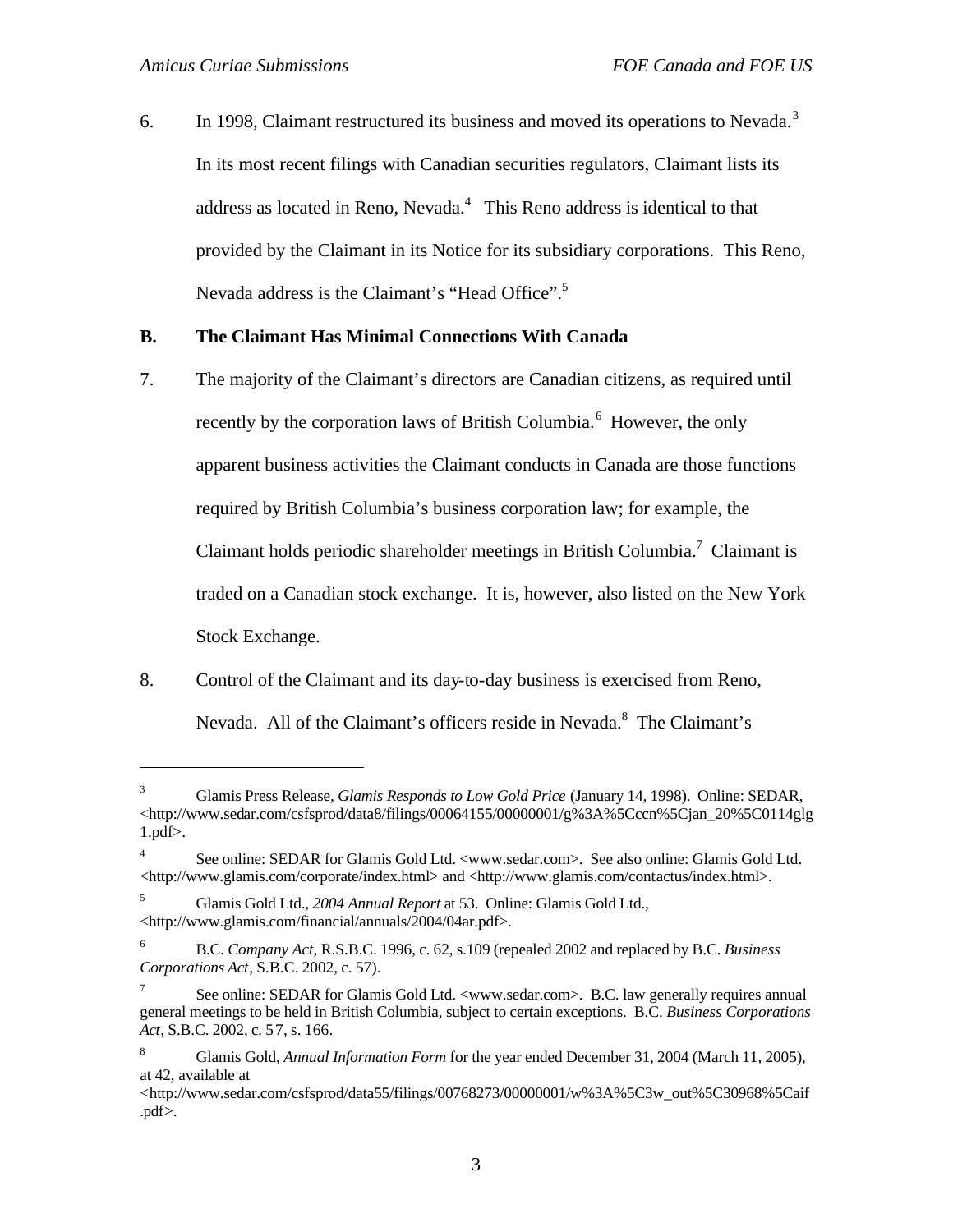corporate communications, in the form of press releases, proxies and information circulars, are all issued from the headquarters in Reno, Nevada.<sup>9</sup>

9. Neither the Claimant nor its subsidiaries own any mining claims in Canada. The Claimant owns – directly or indirectly – mining claims in the United States (Nevada and California), Mexico, Guatemala and Honduras.<sup>10</sup> The Claimant has attempted and, in some instances, has been successful in acquiring Canadian mining corporations. However, the Canadian mining corporations that it has acquired do not carry out mining operations in Canada.<sup>11</sup>

### **III. CLAIMANT IS A DUAL NATIONAL OF CANADA AND THE UNITED STATES AND IS THEREFORE NOT ENTITLED TO ANY NAFTA REMEDY**

#### **A. A Claim Can Be Made Under Section B Of NAFTA Chapter 11 Only By A National Of One Party Against Another Party**

10. The Claimant alleges a violation by the United States of the standards of treatment guaranteed by Articles 1105 and 1110 of the NAFTA. Such a claim can only be brought by the national of one NAFTA Party against another NAFTA Party. NAFTA Article 1101(1) provides: "[t]his Chapter [11] applies to measures adopted or maintained by a Party relating to: ...(a) investors of <u>another</u> Party; ... (b) investments of investors of another Party in the territory of the Party …"

(emphasis added).

 $\overline{a}$ 

<sup>9</sup> Every accessible "News Release" by Glamis Gold Ltd. since July 16, 2002 has been reported from Reno, Nevada. Online: Glamis Gold Ltd. <http://www.glamis.com/whatsnew/index.html>.

<sup>&</sup>lt;sup>10</sup> Online: Glamis Gold Ltd. <http://www.glamis.com/properties/index.html>.

<sup>11</sup> *See*, *e.g.*, Glamis Press Release, *Glamis Gold and Francisco Gold to Merge Creating the Premier Intermediate Gold Company* (March 6, 2002). Online: Glamis Gold Ltd. < http://www.glamis.com/pressreleases/2002/mar06-02.pdf>.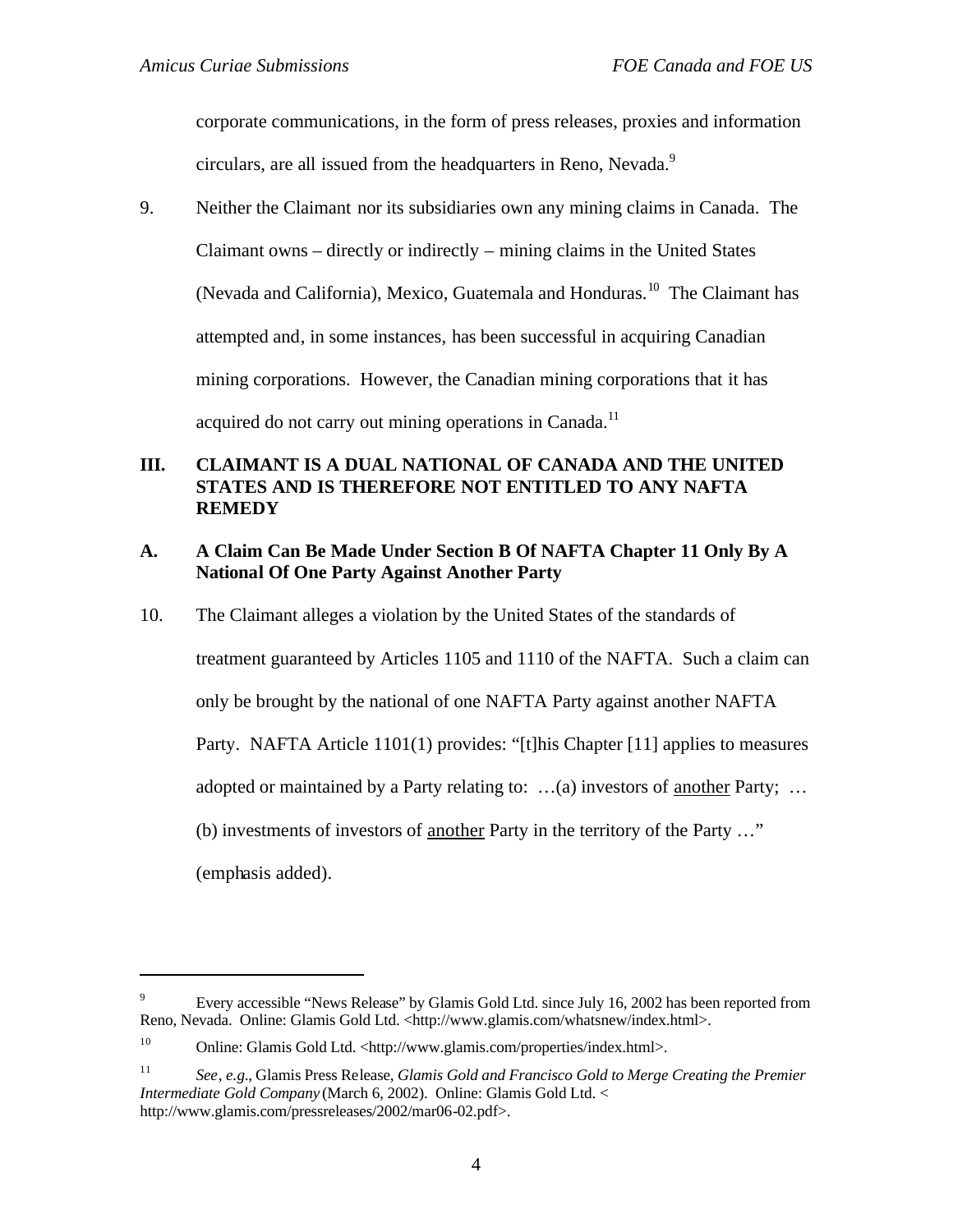- 11. An "investment of an investor of a Party" is "an investment owned or controlled directly or indirectly by an investor of such Party". An "investor of a Party" includes "an enterprise of such Party, that seeks to make, is making or has made an investment". An "enterprise of a Party" is an "enterprise constituted or organized under the law of a Party". An "enterprise" includes any corporation organized under applicable laws. (NAFTA, Arts. 201 and 1139.)
- 12. Read together, these rules require a "diversity of nationality" as between the Claimant and the NAFTA Party against whom the claim is brought.
- 13. This principle was affirmed by the Tribunal in *Loewen v. United States*:

The format of NAFTA is clearly intended to protect the investors of one Contracting Party against unfair practices occurring in one of the other Contracting Parties. It was not intended to and could not affect the rights of American investors in relation to practices of the United States that adversely affect such American investors. Claims of that nature can only be pursued under domestic law …

*Loewen*, Case No. ARB(AF)/98/3, Award (June 26, 2003) at ¶ 223 (emphasis added).

### **B. NAFTA's Express Provisions Are Supplemented By Customary International Law**

14. The NAFTA's express diversity of nationality requirements are not the only source of law to be applied by Tribunals constituted under NAFTA Chapter 11. Tribunals must "decide the issues in dispute in accordance with [the NAFTA] Agreement and applicable rules of international law". NAFTA, Art. 1131(1) (emphasis added). Moreover, in interpreting NAFTA as a treaty, a Tribunal must follow the principles of international law for the interpretation of treaties, in particular Article 31 of the *Vienna Convention on the Law of Treaties*. *See, e.g.,*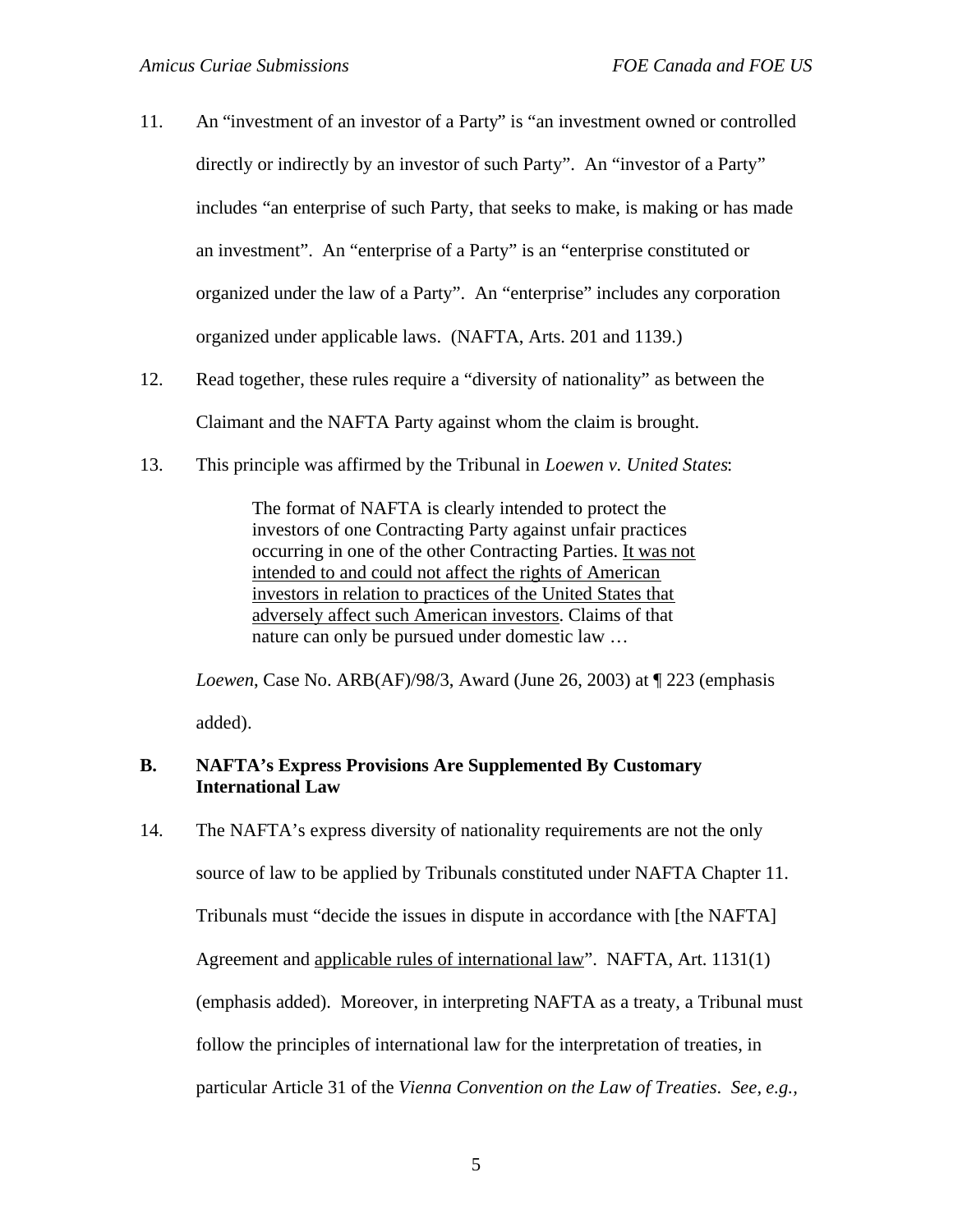*Methanex v. United States*, Final Award of the Tribunal (August 3, 2005) at ¶ 29. Article 31(3)(c) of the Vienna Convention provides that treaties are to be interpreted in light of "any relevant rules of international law applicable in the relations between the parties".

15. These "applicable" or "relevant" rules of international law include customary international law. International tribunals interpreting trade and investment agreements have frequently resorted to principles of customary international law as guidance in the interpretation of treaties. For instance, the WTO Appellate Body has said that the WTO agreements are not to be interpreted "in clinical isolation from public international law". *United States - Standards for Reformulated and Conventional Gasoline*, WT/DS2/AB/R at 15.

### **C. The Content Of The NAFTA "Diversity of Nationality" Requirement Is Supplemented By Customary International Law**

- 16. Customary international law doctrines relating to diversity of nationality are applicable to a treaty-based, investor-state dispute system (such as NAFTA Chapter 11), where they are not expressly excluded by a treaty term. *Loewen, ¶*¶ 229-230. In *Loewen*, the Chapter 11 Tribunal pointed to customary international law in holding that diversity of nationality must be continuous – *i.e.*, exist at the time Chapter 11 standards were putatively infringed by the Party through to the time the claim is resolved in front of a Tribunal. *Loewen*, ¶¶ 225-226.
- 17. Critically, customary international law requires more than the "continuous nationality" discussed by the *Loewen* Tribunal. The latter principle is merely part of the broader rules of customary international rules concerning diversity of nationality and "diplomatic protection" of aliens. MALCOLM SHAW,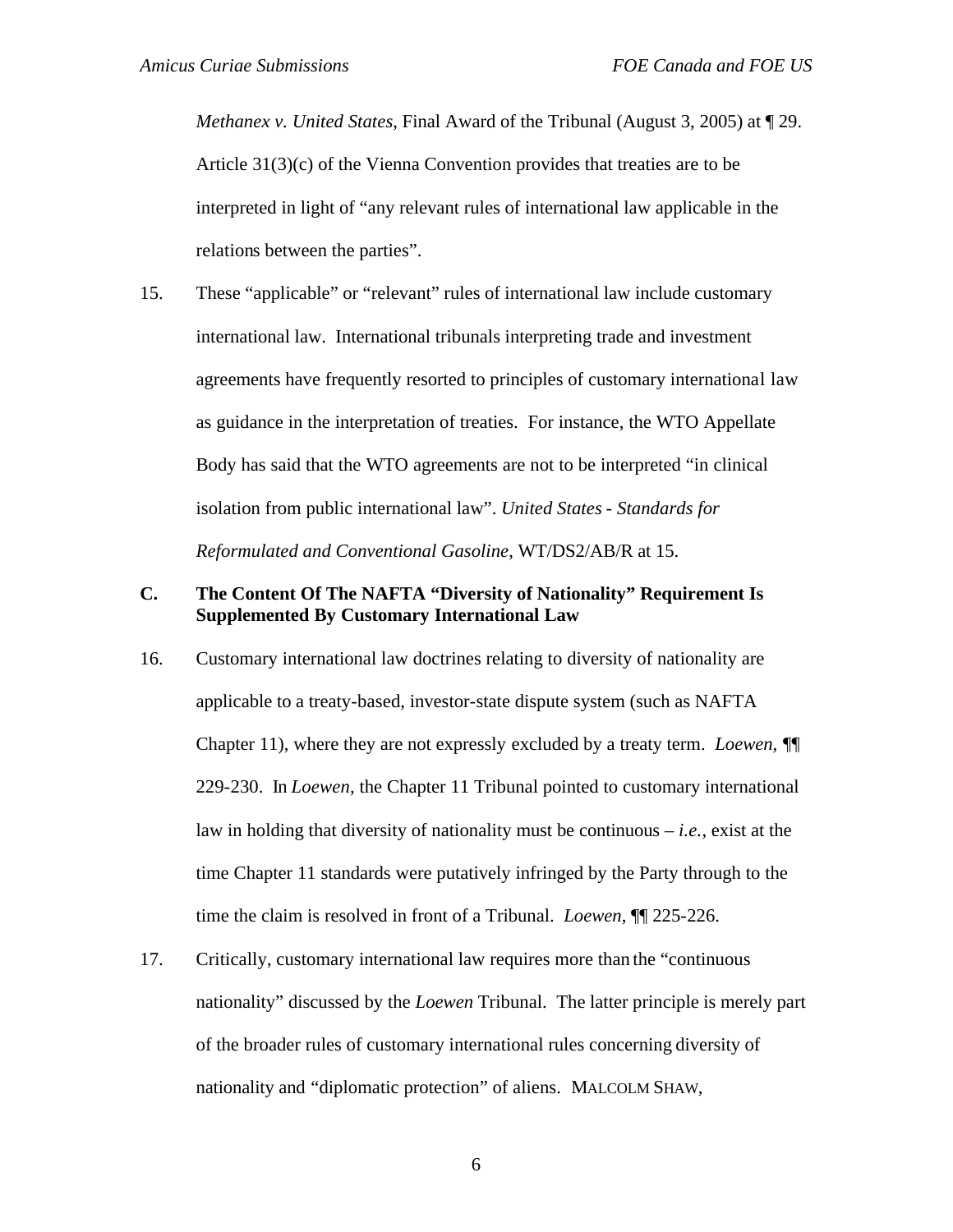INTERNATIONAL LAW  $(5^{th}$  Ed., 2003) at 726. Diplomatic protection is an "action" taken by a State against another State in respect of an injury to the person or property of a national … attributable to the latter State." J. DUGARD, FIRST REPORT ON DIPLOMATIC PROTECTION, International Law Commission, Fiftysecond Session A/CN.4/506 (2000) at 11. NAFTA Chapter 11 is simply a variant on classic rules of diplomatic protection, one that allows investors themselves standing to espouse claims in an international arbitration. *Loewen*, ¶¶ 222 *et seq.*; *Council of Canadians v. Canada (Attorney General)*, [2005] O.J. No. 3422 at paras. 39-40 (Ontario S.C.J. 2005).

- 18. A pre-condition to diplomatic protection in customary international law is a sufficient link of nationality between the injured person and the state extending diplomatic protection ("espousing state"). See *Panevezys-Saldutiskis Railway Case* (1939), P.C.I.J. (ser.A/B), No. 76, at 16 ("[i]n the absence of special agreement, it is the bond of nationality between the State and the individual which alone confers upon the State the right of diplomatic protection").
- 19. The customary rules of diplomatic protection are particularly material to a claim brought under Article 1105. Article 1105(1) obliges each Party to confer "treatment in accordance with international law, including fair and equitable treatment and full protection and security" (emphasis added) to investments made by the investors of another Party. The Free Trade Commission issued an interpretation of Article 1105(1) in July 2001:

Article 1105(1) prescribes the customary international law minimum standard of treatment of aliens as the minimum standard of treatment to be afforded to investments of investors of another Party.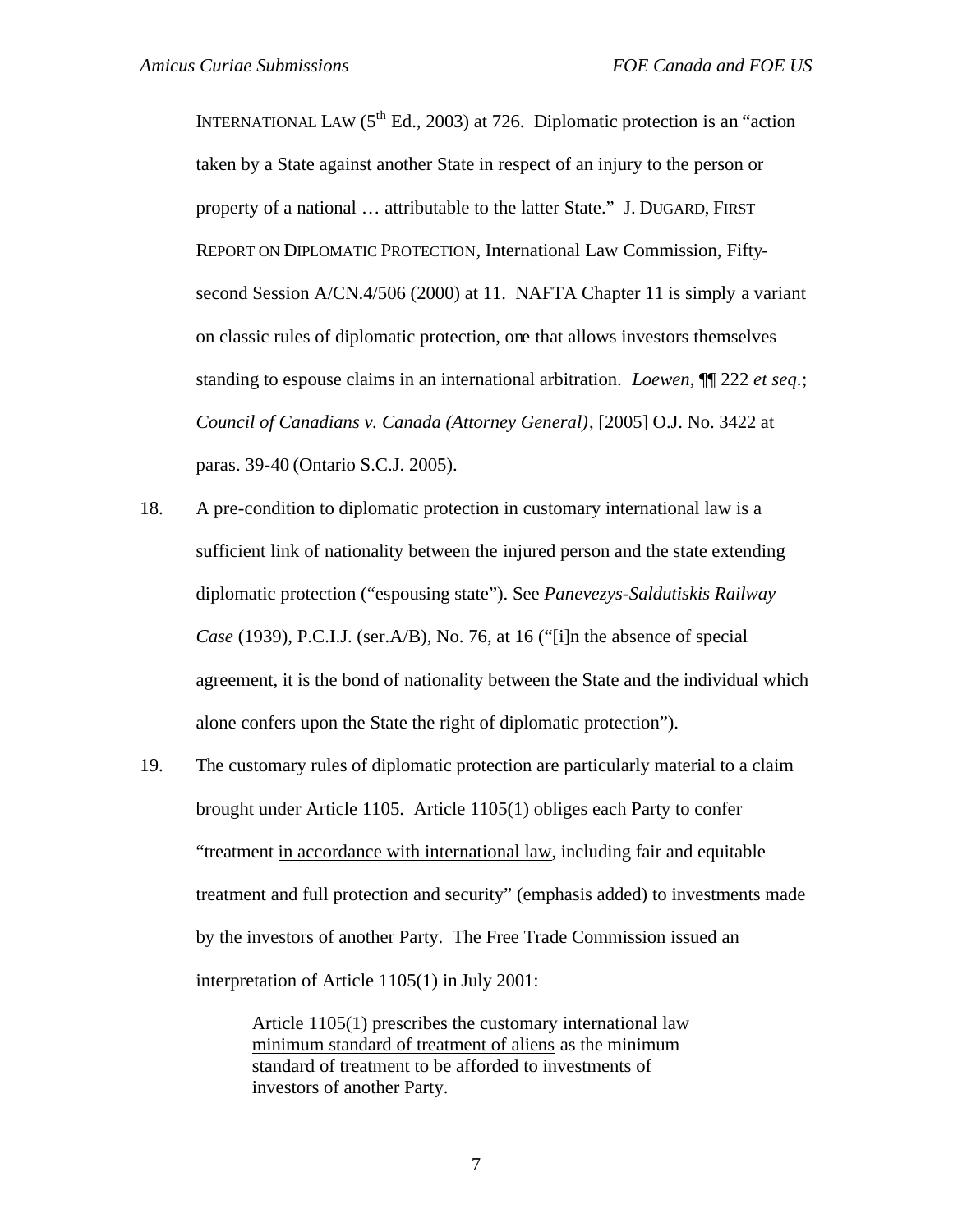(emphasis added). This interpretation is binding on Tribunals constituted under Chapter 11. (NAFTA, Art. 1131(2).)

20. Diplomatic protection is intimately connected to this customary international law minimum standard of treatment of aliens guaranteed by Article 1105(1). *See* Art. 1 Draft Articles of Diplomatic Protection, ILC, *Report of the International Law Commission – 56th Session (2004),* Supplement No. 10 (A/59/10) ("[d]iplomatic protection consists of resort to [*e.g.*] …means of peaceful settlement by a state adopting in its own right the case of its national in respect to an injury to that national arising from an internationally wrong act of another state") (emphasis added).

#### **D. Customary International Law Includes Rules For Determining The Nationality Of A Corporation**

21. Because of the importance of nationality in the law of minimum treatment and diplomatic protection, international law establishes rules for ascertaining the nationality of corporations:

> According to international law and practice, there are different possible criteria to determine a juridical person's nationality. The most widely used is the place of incorporation or registered office. Alternatively, the place of the central administration or effective seat may also be taken into consideration.

*Autopista Concesionada de Venezuela, C.A. v. Bolivarian Republic of Venezuela*

(ICSID Case No. ARB/00/5), Decision on Jurisdiction (September 27, 2001) at ¶

107. *See* also IAN BROWNLIE, PRINCIPLES OF PUBLIC INTERNATIONAL LAW (1990)

at 422 ("the nationality must be derived either from the fact of incorporation …or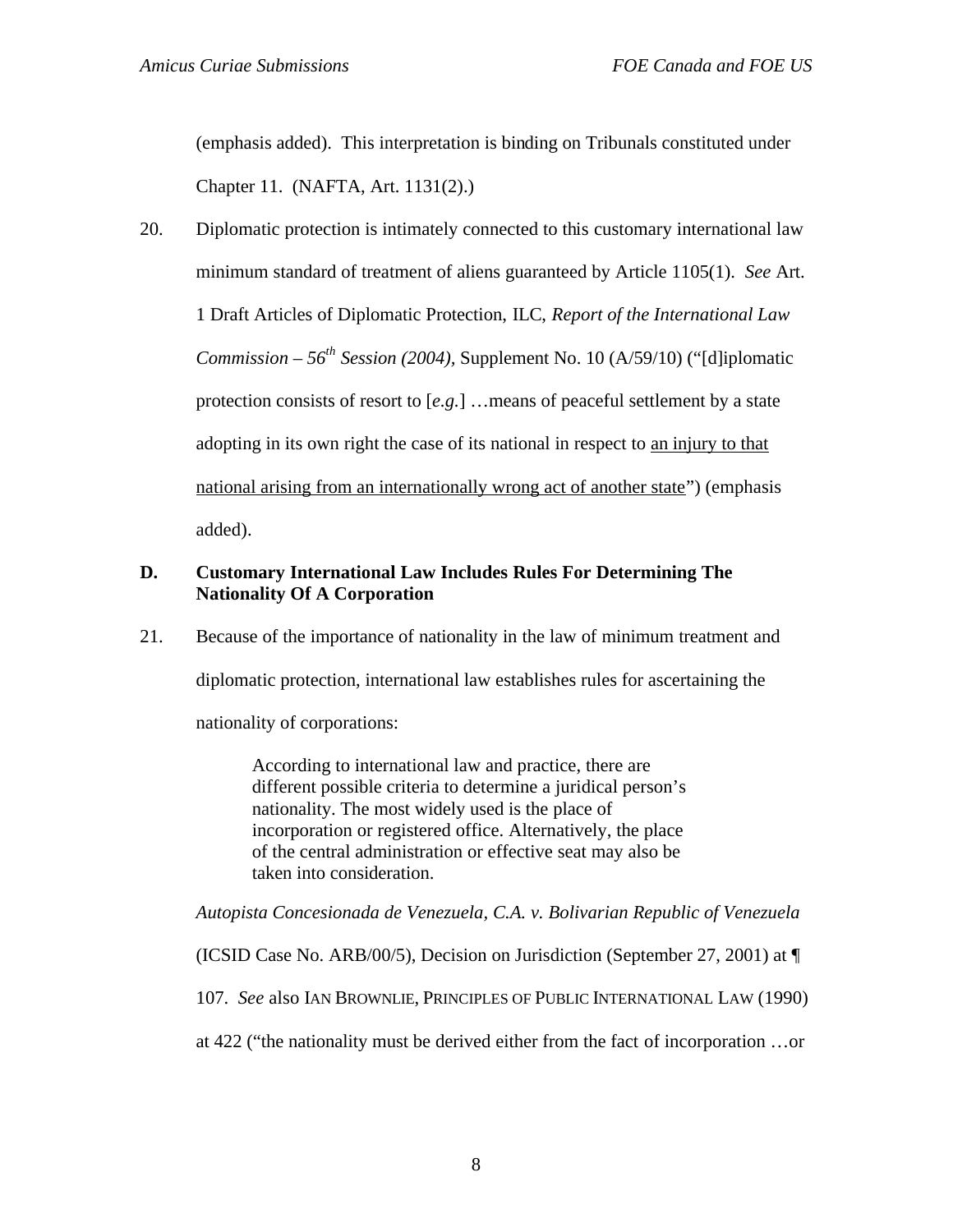from various links including the centre of administration (*siege social*) and the national basis of ownership and control").

22. It follows that where the state of incorporation and the state of the effective seat are *different*, a corporation has the nationality of *both* states; *i.e.*, is a dual national.

#### **E. Customary International Law Requires A Dominant Connection To The Espousing State Where A Claim Is Brought By A Dual National**

- 23. In the customary law of diplomatic protection and minimum treatment of aliens, special diversity of nationality rules exist where the injured person is a national of *both* the injuring state and the espousing state. In this circumstance, customary international law applies a "non-responsibility" rule.
- 24. The traditional, strict non-responsibility rule is articulated in Article 4 of the 1930 *Hague Convention on Certain Questions Relating to the Conflict of Nationality Laws*: "[a] State may not afford diplomatic protection to one of its nationals against a State whose nationality such person also possesses." League of Nations, Treaty Series, vol. 179, p. 89. Only a handful of countries have ratified the Hague Convention. However, Article 4 has been regarded as customary international law. *United States of America ex. Rel. Florence S. Mergé v. Italian Republic*, 14 R.I.A.A. 236 (Italian-United States Conciliation Commission, 1955) at 243 ("The Hague Convention, although not ratified by all the Nations, expresses a *communis opinion juris*, by reason of the near-unanimity with which the principles referring to dual nationality were accepted"); *Salem Case* (Egypt v. U.S.) (1932), 2 R.I.A.A. 1161 ("…the practice of several governments, for instance the German, is that if two powers are both entitled by international law to treat a person as their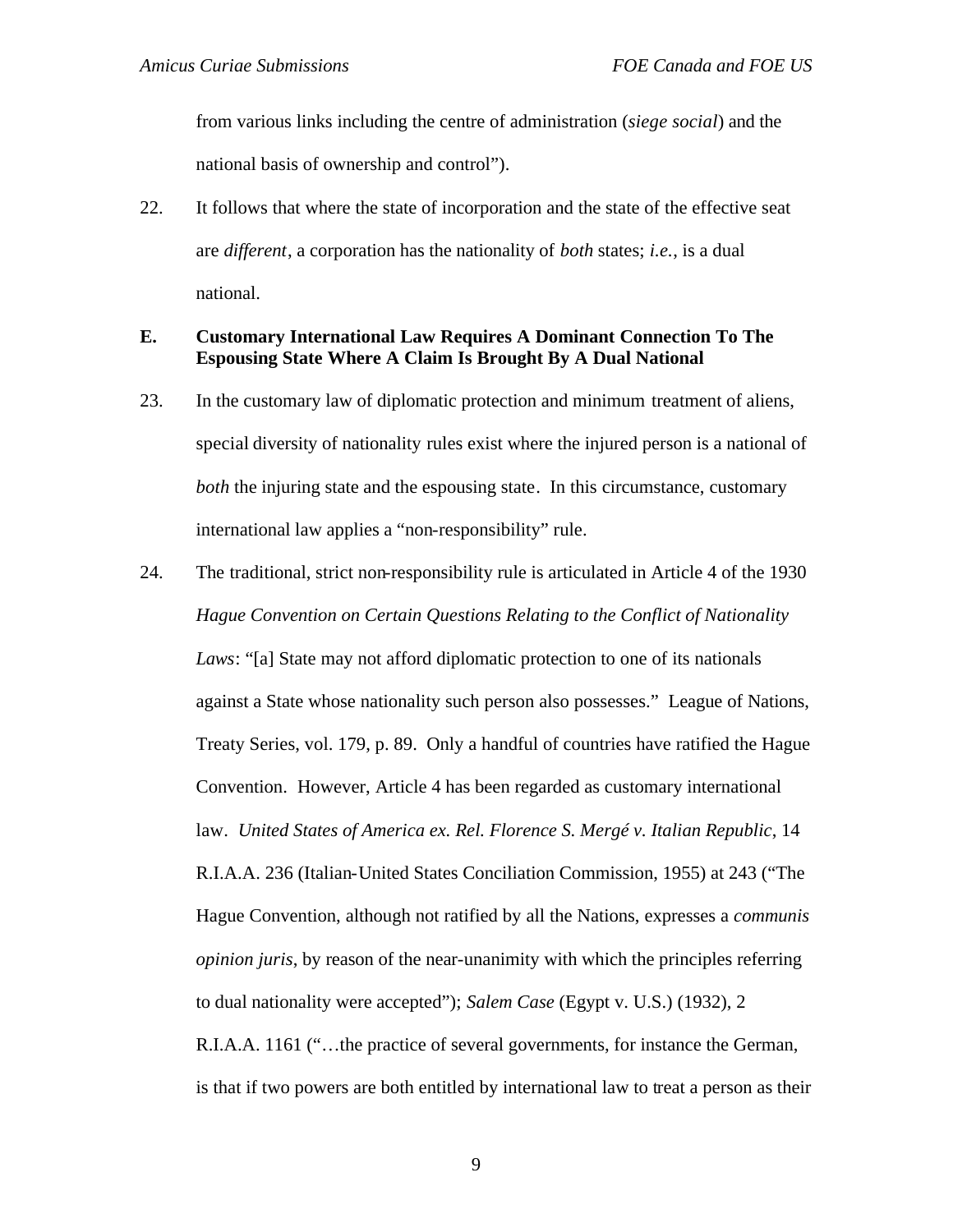national, neither of these powers can raise a claim against the other in the name of such a person"). E. M. BORCHARD, THE DIPLOMATIC PROTECTION OF CITIZENS ABROAD OR THE LAW OF INTERNATIONAL CLAIMS (1915) at 588 ("[t]he principle generally followed has been that a person having dual nationality cannot make one of the countries to which he owes allegiance a defendant before an international tribunal"); LAUTERPACHT, OPPENHEIM'S INTERNATIONAL LAW 347- 348 (Vol.1, 1955) (*locus standi* depends on the person "(a) having the nationality of the State by whom it is put forward, and (b) not having the nationality of the State against whom it is put forward"); INSTITUTE OF INTERNATIONAL LAW, SESSION AT WARSAW – THE NATIONAL CHARACTER OF AN INTERNATIONAL CLAIM PRESENTED BY A STATE FOR INJURY SUFFERED BY AN INDIVIDUAL (Article 4(a) "An international claim presented by a State for injury suffered by an individual who possesses at the same time the nationalities of both claimant and respondent States may be rejected by the latter and is inadmissible before the court (*jurisdiction*) seised of the claim").

25. The strict, Hague Convention non-responsibility doctrine has now been tempered by a "dominant nationality" approach: diversity of nationality is satisfied where the injured person has a *closer* connection to the espousing state. In *Islamic Republic of Iran v. United States of America*, Case No. A-18, 23 I.L.M. 489 (1984), the Tribunal's attention was drawn to the expression "nationals" in the U.S.-Iran Claims Agreement, the treaty giving the tribunal jurisdiction over citizens of the two states. Iran argued that this word was to be accorded a meaning consistent with the customary international law of diplomatic protection.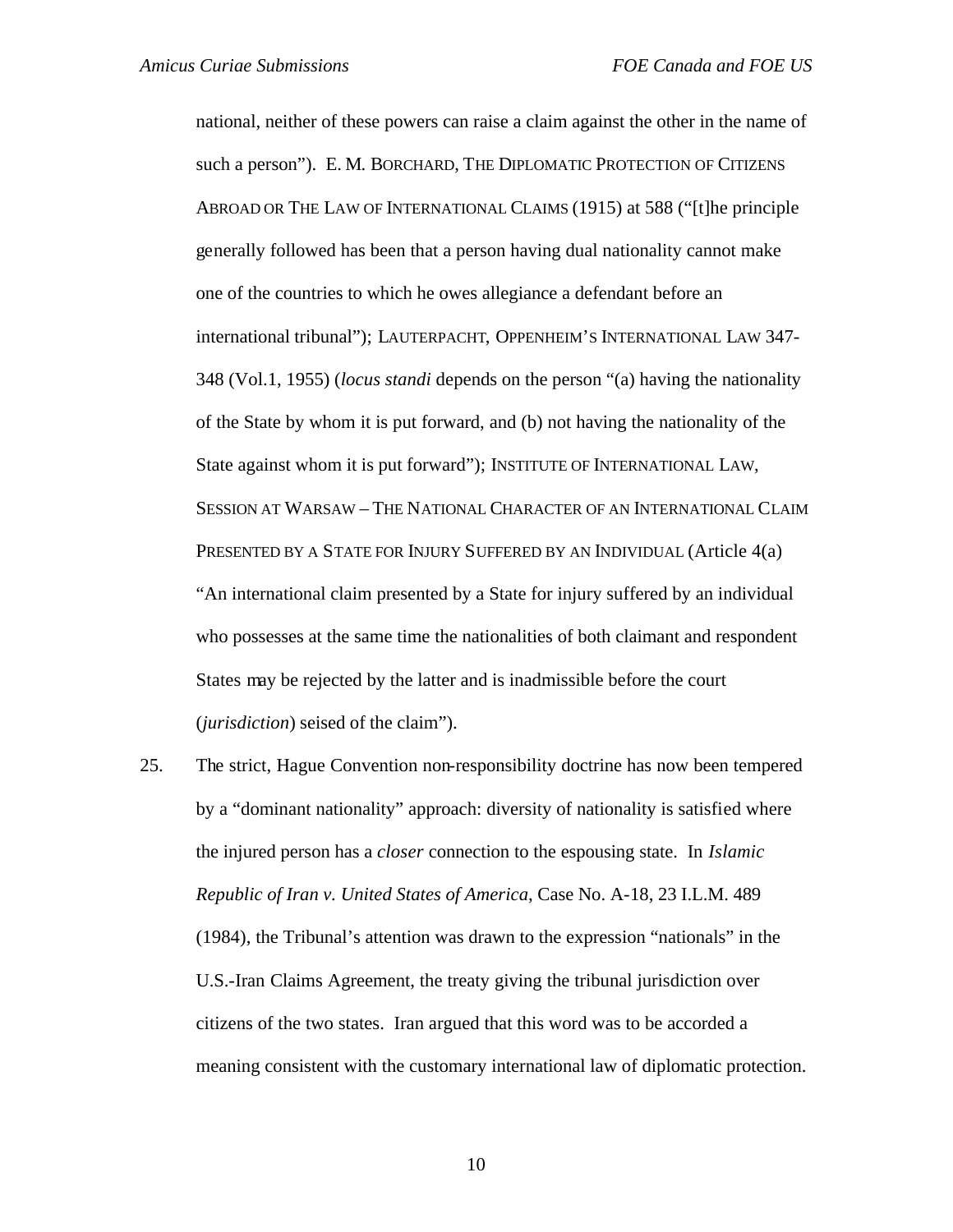The latter law, it argued, precluded one state from espousing the claims of a dual national against a state whose nationality the complainant also possessed. The Claims Commission disagreed, holding that the Hague Convention nonresponsibility rules had been supplanted by a more modern approach: "…the relevant rule of international law which the Tribunal may take into account for purposes of interpretation . . . is the rule … of real and effective nationality, and the search for 'stronger factual ties between the person concerned and one of the States whose nationality is involved.'" The Tribunal then held that it would assess effective nationality by "consider[ing] all relevant factors, including habitual residence, center of interests, family ties, participation in public life and other evidence of attachment." *See* also *Bavanati and The Government of the Islamic Republic of Iran*, Case No. 296, Chamber Two, Award No. 564-296-2, as cited in 10-6 MEALEY'S INTL. ARB. REP. 8 (1995) (dismissing a compensation case brought by an Iranian-U.S. dual national where the claimant could not establish a dominant and effective United States nationality); *Joan Ward Malekzadeh, Sonya Malekzadeh, Alireza Malekzadeh and the Islamic Republic of Iran*, Case No. 356, Chamber One, Award No. 543-356-1, as cited in 9-9 MEALEY'S INTL. ARB. REP. 17 (1994) (same); *Ninni Ladjevardi [formerly Burgel] and the Government of the Islamic Republic of Iran*, Case No. 118, Chamber One, Award No. 553-118-1, as cited in 8-12 MEALEY'S INTL. ARB. REP. 6 (1993) (same).

26. In 2000, the International Law Commission's rapporteur on diplomatic protection described the dominant nationality approach as the prevailing view in customary law: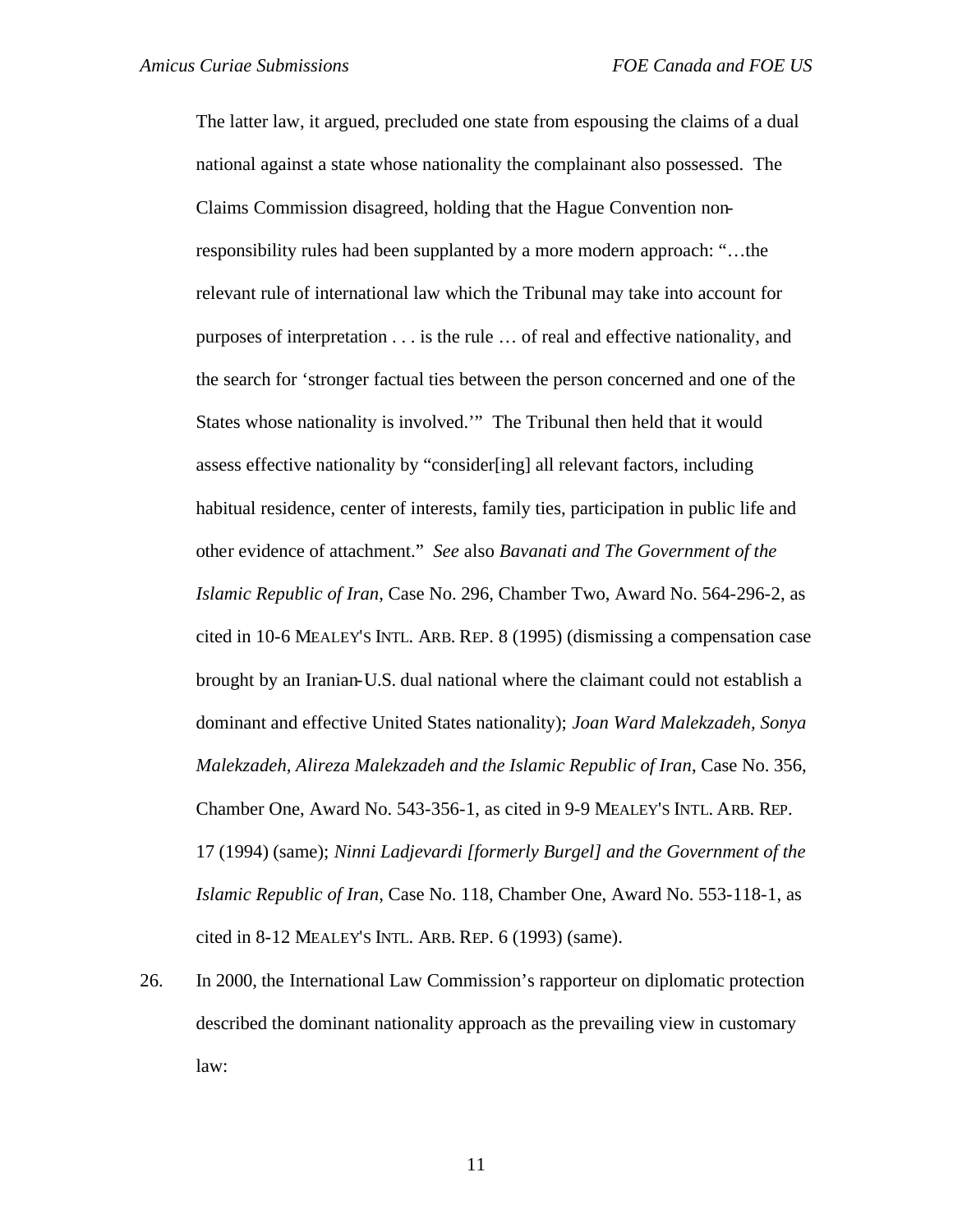The weight of authority supports the dominant nationality principle in matters involving dual nationals. Moreover, both judicial decisions and scholarly writings have provided clarity on the factors to be considered in making such a determination. The principle contained in article 6 [of the rapporteur's draft articles applying a dominant nationality approach] therefore reflects the current position in customary international law...

J. DUGARD, FIRST REPORT ON DIPLOMATIC PROTECTION, International Law

Commission, Fifty-second Session A/CN.4/506 (2000) at 54.

- 27. The rapporteur's position proved persuasive to the full International Law Commission, which adopted the following principle in its draft articles on diplomatic protection: "A State of nationality may not exercise diplomatic protection in respect of a person against a State of which that person is also a national *unless the nationality of the former State is predominant*, both at the time of the injury and at the date of the official presentation of the claim." Article 7, ILC, *Report of the International Law Commission – 56th Session (2004),*  Supplement No. 10 (A/59/10) at 19.
- 28. In sum, there is no diversity of nationality in customary international law unless a person having the nationality of both the injuring and the espousing state is more closely connected to the latter at the time of injury and at the date the claim is presented.

## **F. As A Dual National, Claimant In This Arbitration Does Not Satisfy The Diversity Of Nationality Standard And Is Not Entitled To Make A Claim Under Chapter 11**

29. Claimant in this arbitration is incorporated in Canada, but has its head office, central administration and effective seat in the United States. As a matter of customary international law, both the United States and Canada are entitled to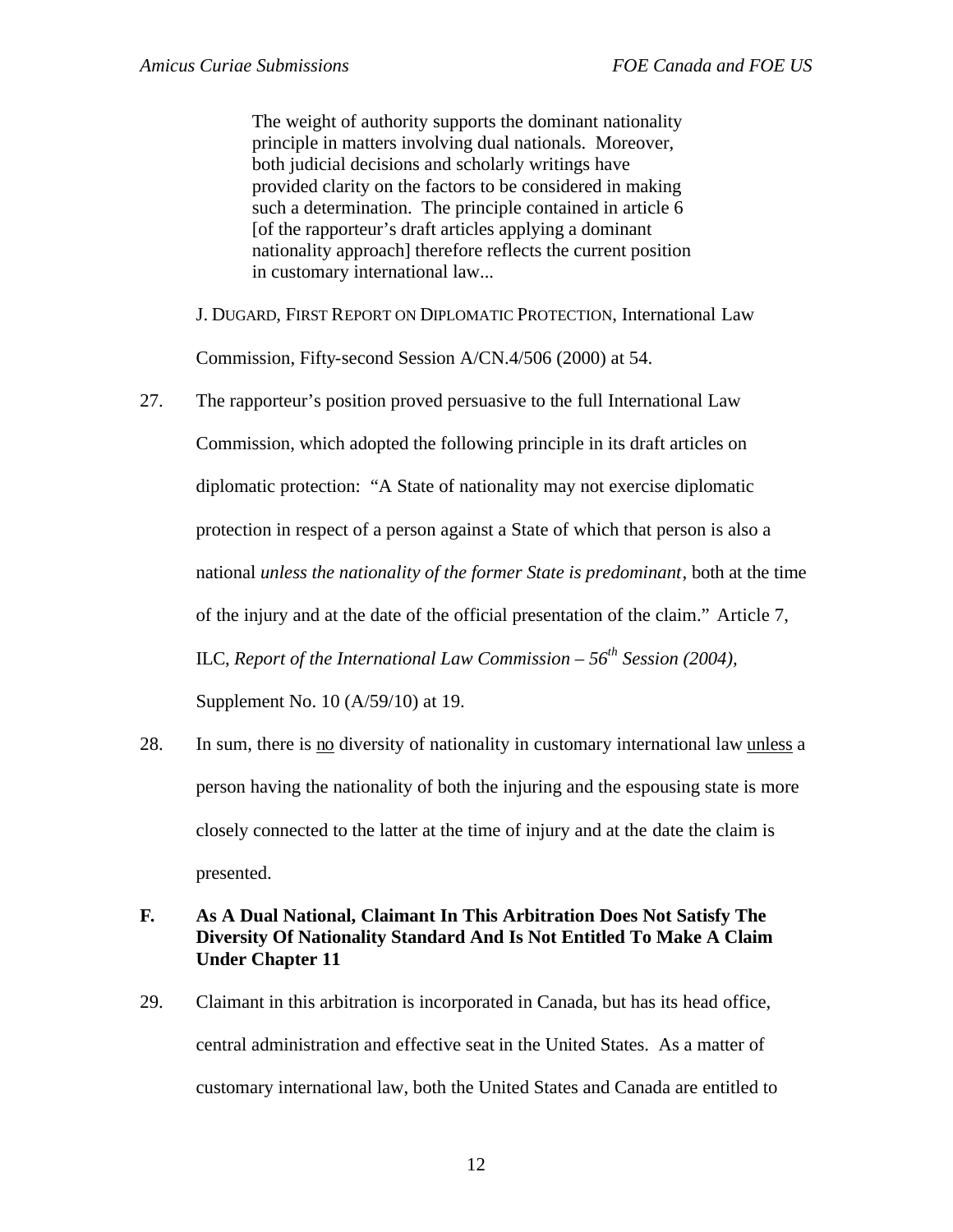treat the Claimant as a national – the United States, as the location of the corporation's *siege social*, and Canada, as the jurisdiction of incorporation. Claimant is, in other words, a dual national.

- 30. The NAFTA is silent on the implications of dual nationality for a claim brought pursuant to Chapter 11 that alleges infringements of Article 1105 and 1110. In these circumstances, the relevant rules of customary international law are of direct application. NAFTA, Art. 1131(1); *Loewen*, ¶¶ 229-230 (refusing to relax a customary rule of diplomatic protection on diversity of nationality where no specific provision of NAFTA does so).
- 31. Thus, a Claimant must have the dominant nationality of one of the non-injuring NAFTA Parties, in this case Canada, at the time of injury and at the date the claim is presented.
- 32. However, for the reasons set out in the Statement of Facts of this submission, the dominant nationality of the Claimant in this Arbitration is that of the United States. The most material indicators of dominant nationality are these:
	- Claimant's central administration and seat of operation (including the residence of all its officers and the place of issuance of its corporate communications, including press releases, proxies and information circulars) are in United States;
	- Claimant's head office is in the United States, and its only registered Canadian office is merely that of its law firm;
	- Claimant's business operations are all in the United States (and Latin America), and not in Canada.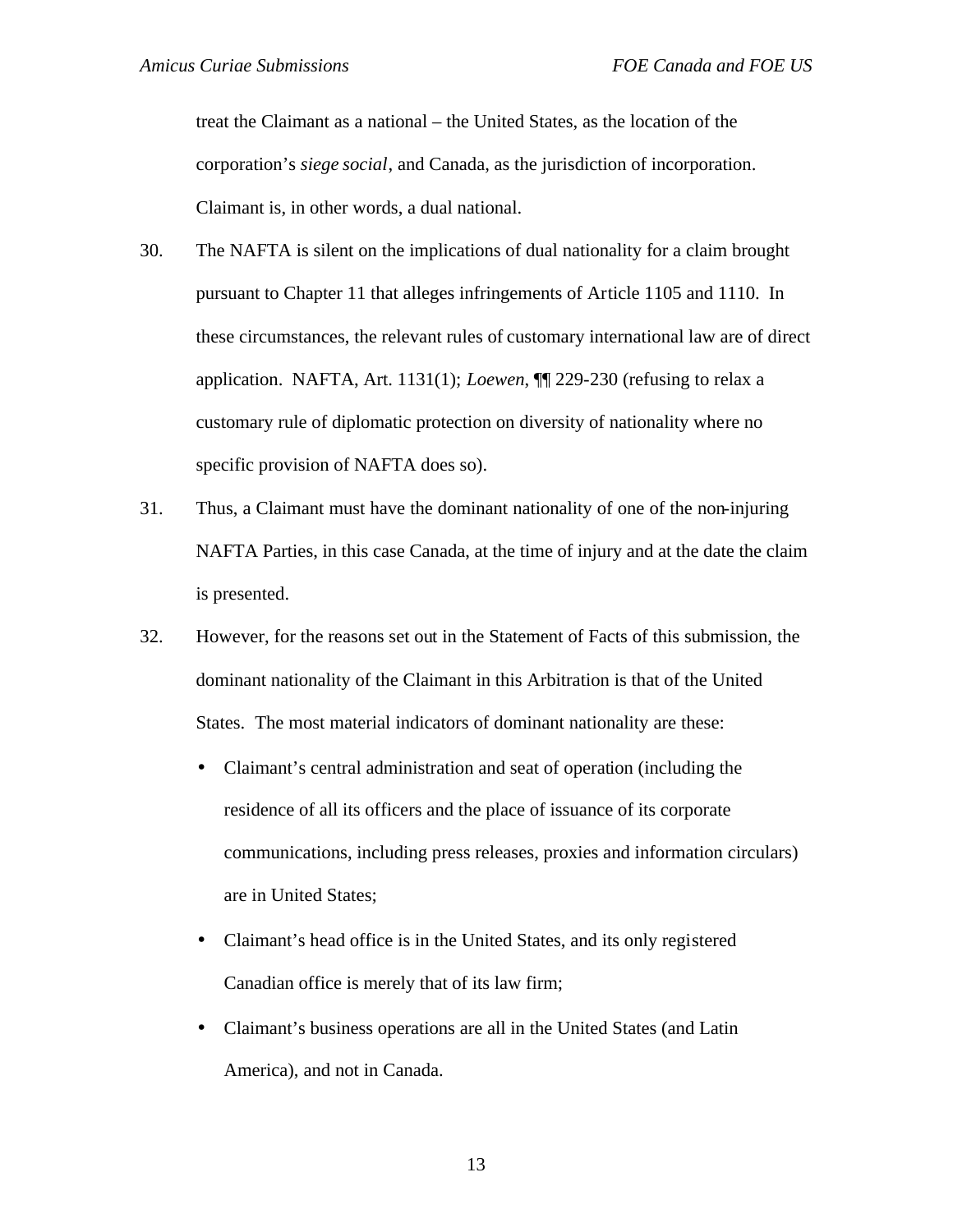33. As Claimant is a dual national of Canada and the United States and does not have dominant Canadian nationality based on the test prescribed by customary international law and incorporated in NAFTA by Article 1131(1), it is barred from bringing a claim or receiving a Chapter 11 remedy against the United States.

#### **G. NAFTA Chapter 11's Purposes And Objects Support This Conclusion**

- 34. As suggested above, NAFTA was never intended to allow claims by a Party's own nationals against a decision of that Party. See, *e.g.*, *Lowen* at ¶ 223 ("it is inconceivable that sovereign nations would negotiate treaties to suppleme nt or modify domestic law as it applies to their own residents" by allowing claims concerning the practices of the Claimant's own state of nationality. "Such a collateral effect on the domestic laws of the NAFTA Parties was clearly not within their contemplation when the treaty was negotiated"). The "object of NAFTA is to protect outsiders who do not have access to the political or other avenues by which to seek relief from nefarious practices of governmental units", not to extend new privileges to a state's own nationals. *Lowen* at ¶ 224.
- 35. Yet, a restructuring that converts one Party's nationals into the nominal investors of another Party may be accomplished through the simple expedient of a corporate "inversion" – a transaction in which a domestic corporation becomes the subsidiary of a nominal foreign corporation. Inversions by U.S. companies are now employed regularly as a means of minimizing tax liability. U.S. Dep't of the Treas., Office of Tax Pol'y, *Corporate Inversion Transactions: Tax Policy Implications* (May 2002).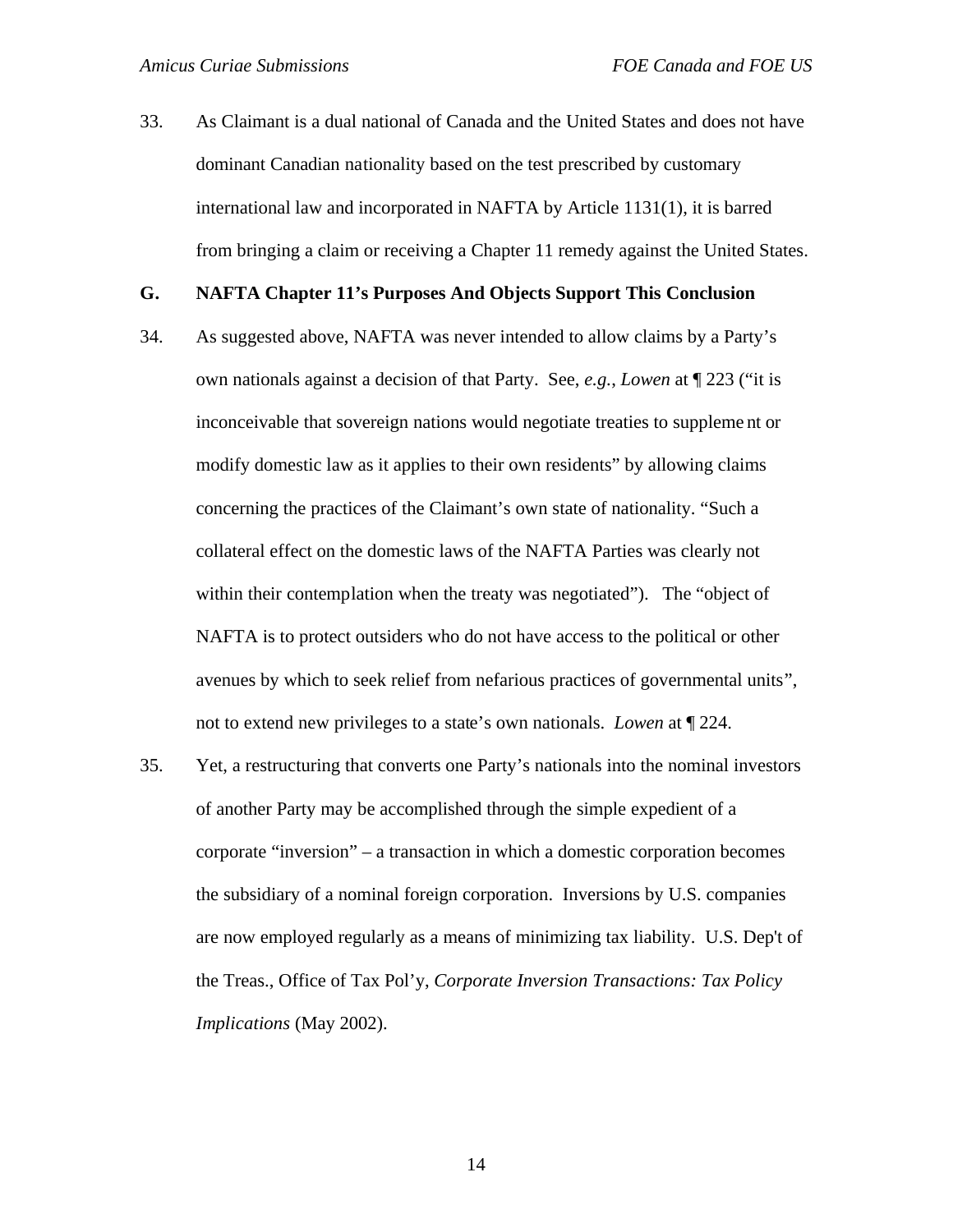36. To discourage abusive inversions of this sort in the NAFTA context and to preserve the clear object and purpose of the treaty, Tribunals should adopt the customary international law approach outlined above and decline access to Chapter 11 remedies where the corporation's only true contact with a Party is a simple incorporation. Any other approach would open the door to "flags of convenience" claims under NAFTA Chapter 11. Prospective claimants could attain standing to bring Chapter 11 claims against their own governments through the simple act of incorporating, followed by an "inversion" in the jurisdiction of another Party.

#### **IV. If The Tribunal Reaches The Merits, It Should Extend To The Claimant Rights No Greater Than Those Available As Local Remedies**

- 37. If, despite the foregoing arguments, the Tribunal decides to consider the substance of Claimant's claim, it should interpret the applicable substantive standards of law, including Articles 1110 and 1105, with an eye to the tenuousness of Claimant's connection to another Party. Specifically, as Claimant is only incidentally an investor of Canada and is instead (for all practical purposes) an investor of (and within) the United States, the Tribunal should be wary of interpreting Chapter 11 in a manner that gives Claimant broader rights than would exist if it were to pursue local remedies. To do otherwise would encourage prospective claimants to pursue corporate inversions designed to obtain nominal status as an investor of another Party.
- 38. United States law contains local remedies for expropriation. Claimant alleges that at least some of the government measures it impugns "completely destroy the economic value of Glamis Imperial's significant investment in the mineral rights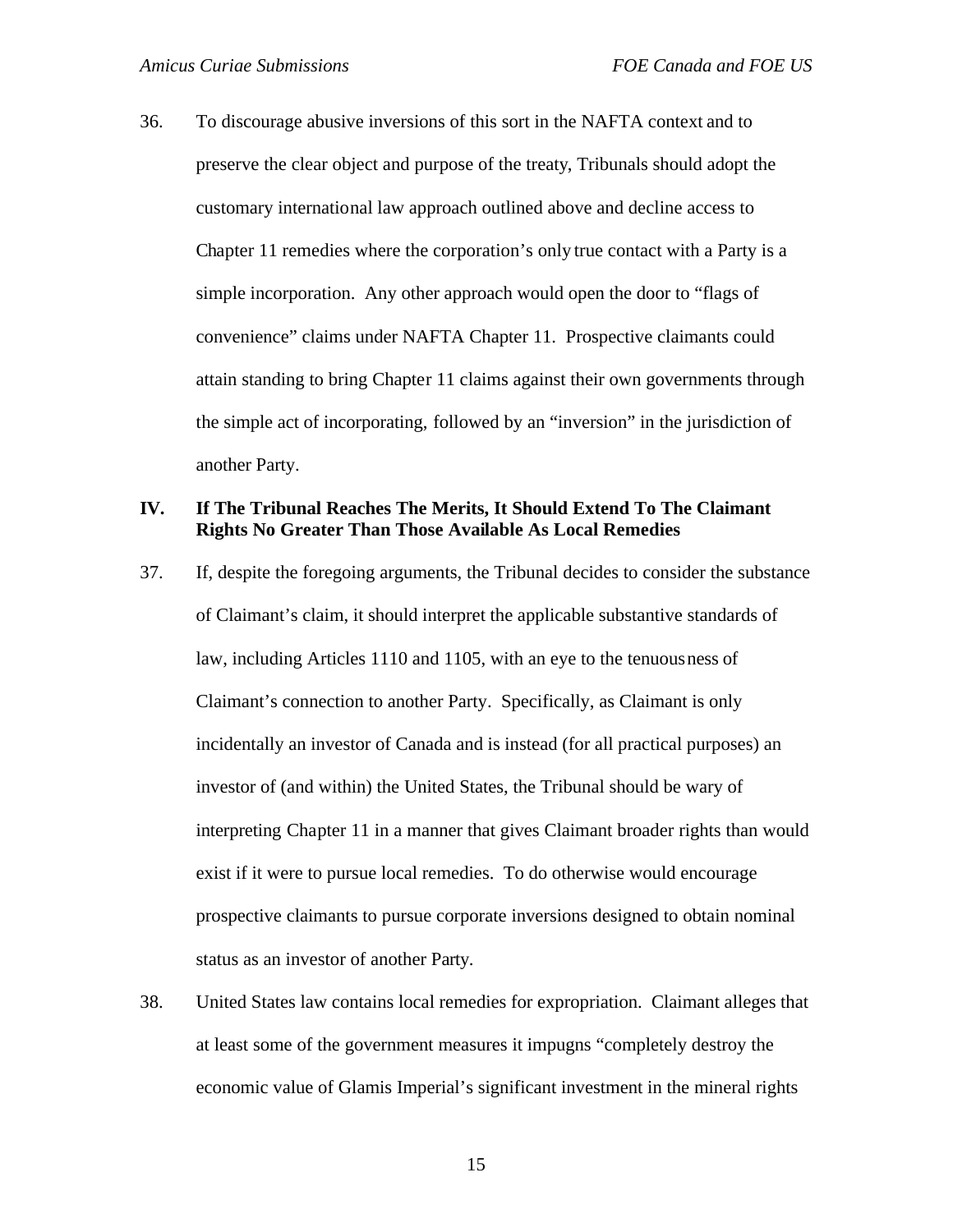established". (Notice ¶ 23.) In relation to an alleged "regulatory taking" (as opposed to a physical seizure of property), government regulations that completely deprive the Claimant of all economically beneficial use of its property may constitute an expropriation under U.S. law. *Lucas v. S.C. Coastal Council*, 505 U.S. 1003, 1019 (U.S. 1992).There is no expropriation, however, "if background principles of nuisance and property law independently restrict the owner's intended use of the property". *Lingle v. Chevron U.S.A., Inc*., 161 L. Ed. 2d 876, 888 (U.S. 2005) (emphasis added); *Lucas*, 505 U.S. at 1026-1032. There is no expropriation, in other words, if the "property owner necessarily expects the uses of his property to be restricted, from time to time, by various measures newly enacted by the State in legitimate exercise of its police powers". *Ibid* at 1027.

39. In the present Arbitration, even if the impugned governmental acts do deprive Claimant of its investment's economic value, Claimant itself acknowledges that its property entitlement to the mining claims has never been absolute and is subject to "other laws and BLM regulations". Notice, ¶ 4. *See* also 30 USC § 26 ("The locators of all mining locations …, so long as they comply with the laws of the United States, and with State, territorial, and local regulations not in conflict with the laws of the United States governing their possessory title, shall have the exclusive right of possession and enjoyment") (emphasis added; U.S. Statement of Defense (April 8, 2005) in this Arbitration at ¶ 4 *et seq.* Under these circumstances, there is no expropriation where new constraints on Claimant's investment are imposed as part of this independent, existing property law regime, one whose existence is anticipated when the investment is made.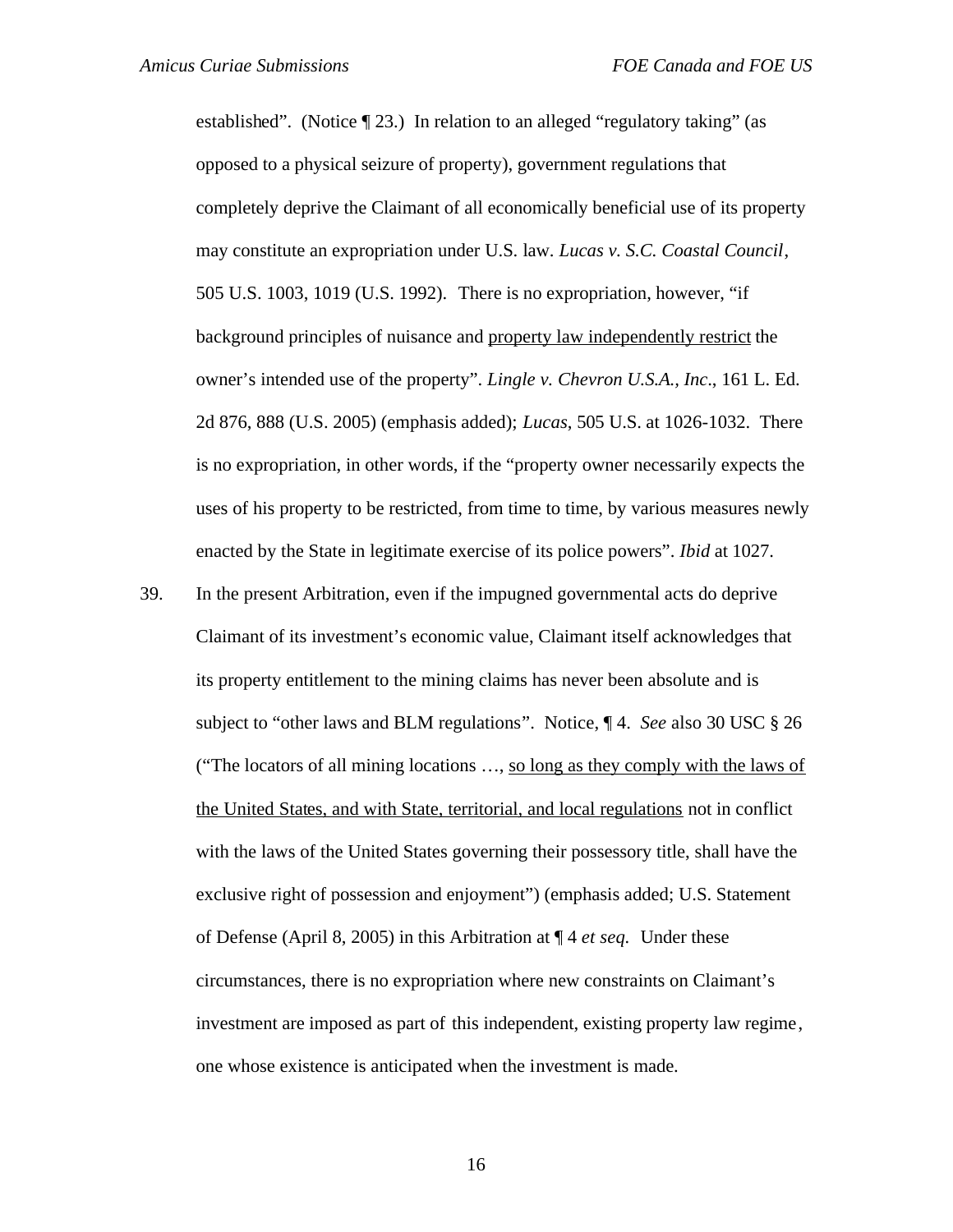#### **V. If The Tribunal Reaches The Merits And Considers the Application of The International Standard Of Minimum Treatment, It Should Show Special Sensitivity To The Environmental and Cultural Context Of The Claim**

- 40. Claimant contests the outcome of multiple government acts and decisions intended to reconcile Glamis Imperial's rights to mineral properties with environmental protection and cultural preservation objectives. (Notice ¶ 11 *et seq*.) However, it is not the function of a NAFTA tribunal to weigh the range of facts and considerations that contribute to government environmental and cultural preservation decision-making. *See, e.g. S.D. Myers v. Canada*, Partial Award of November 13, 2000 at  $\P$  261 ("When interpreting and applying the 'minimum standard', a Chapter 11 tribunal does not have an open-ended mandate to secondguess government decision-making"); *GAMI Investments, Inc. v. The Government of the United Mexican States*, Award of 15 November 2004 at ¶ 93 (same).
- 41. Thus, the Tribunal should not engage in a *de novo* review of the merits or necessity of the environmental and cultural preservation objectives pursued by the United States and California. Instead, its sole focus should on be whether Claimant has been accorded fair and equitable treatment *given* these environmental and cultural preservation objectives.
- 42. An approach to Article 1105 that ignored the degree to which environmental and cultural preservation objectives may reasonably affect the treatment of an investor would impair the legitimate exercise of a Party's police powers in pursuit of a broader public interest. Such an approach would also do violence to the express intentions of the Parties, as articulated in Chapter 11 itself. *See* Art. 1114(1) ("[n]othing in this Chapter shall be construed to prevent a Party from adopting,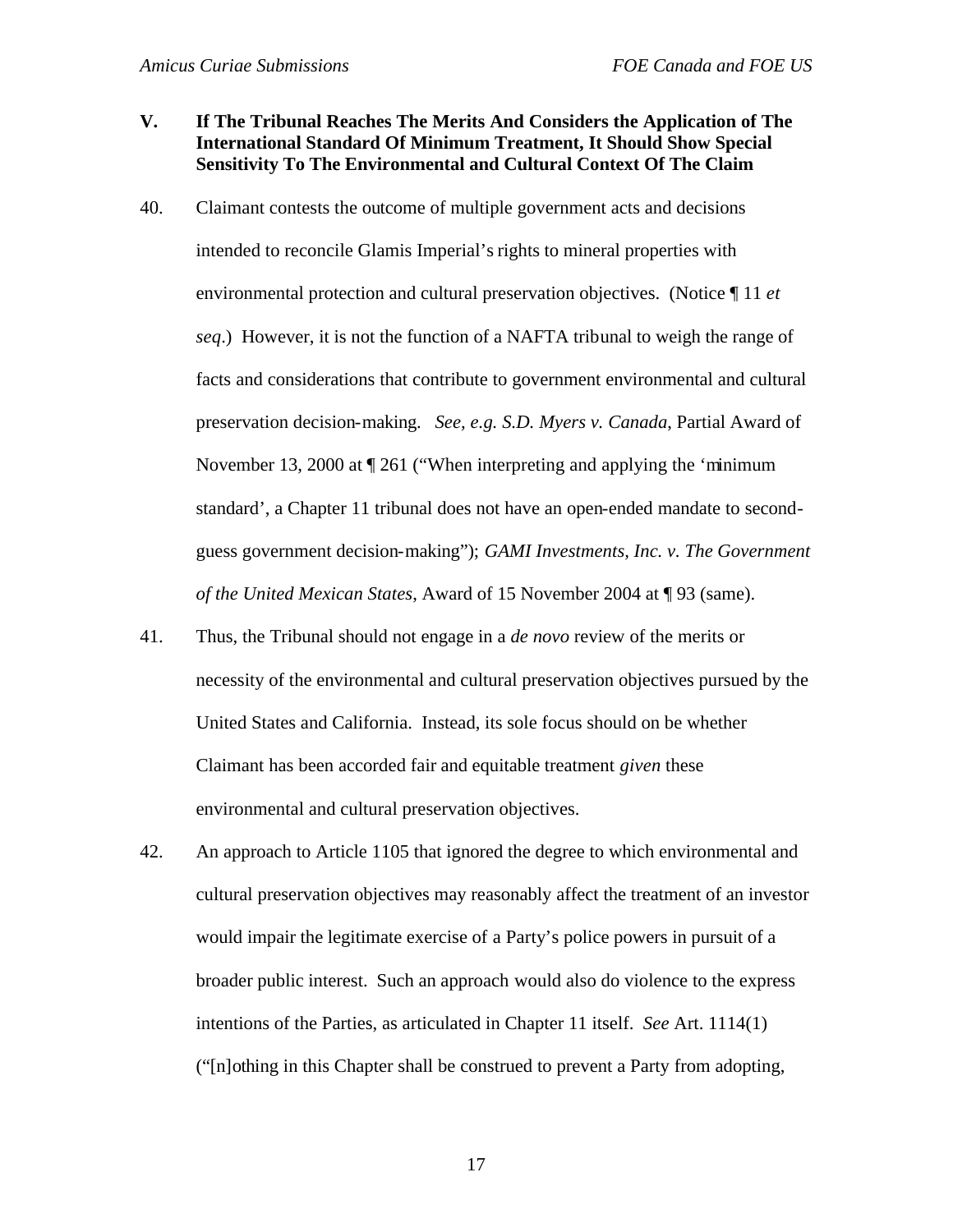maintaining or enforcing any measure otherwise consistent with this Chapter that it considers appropriate to ensure that investment activity in its territory is undertaken in a manner sensitive to environmental concerns").

#### **VI. CONCLUSION**

- 43. In sum, Applicants submit:
	- a. As Claimant is a dual national of Canada and the United States, but its dominant nationality is not Canadian, it is barred from bringing a claim or receiving a Chapter 11 remedy against the United States based on the test prescribed by customary international law and incorporated into the NAFTA by Article 1131(1);
	- b. In the event the Tribunal decides to consider the merits of Claimant's legal claims, the tenuousness of Claimant's Canadian ties should prompt it to interpret Chapter 11 in a manner that gives Claimant rights no broader than would exist if it were to pursue local remedies. The U.S. local remedy for expropriation provides that, even if the investor is deprived of the complete value of the investment as a consequence of changes to a regulatory regime, there is no expropriation where new constraints on Claimant's investment are imposed as part of an independent, existing property law regime and the property owner necessarily expected the uses of its property to be restricted, from time to time, by various measures newly enacted by the state in the legitimate exercise of its police powers (*e.g.*, where the investment is explicitly subject to environmental and cultural preservation regulation).